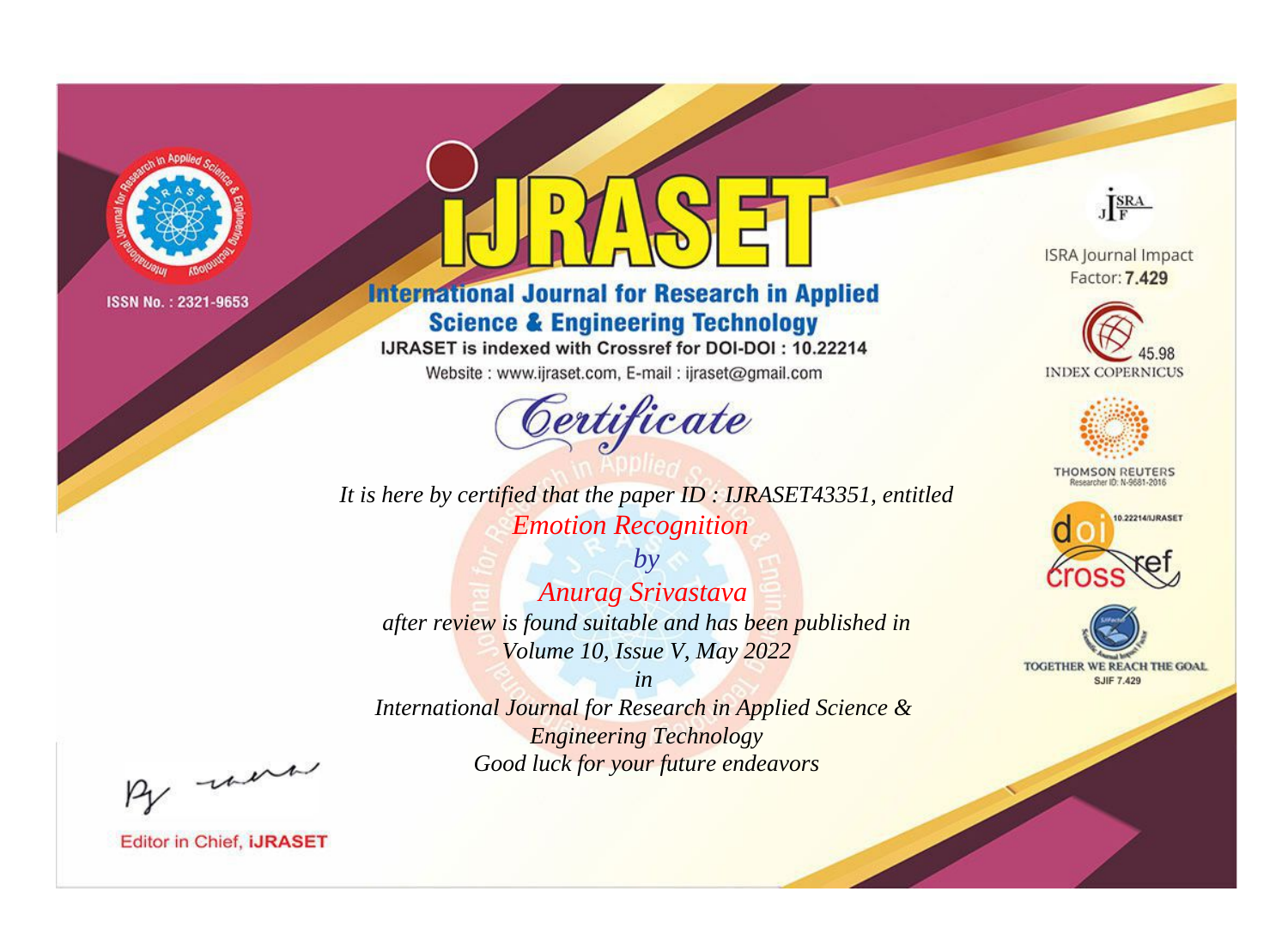

# **International Journal for Research in Applied Science & Engineering Technology**

IJRASET is indexed with Crossref for DOI-DOI: 10.22214

Website: www.ijraset.com, E-mail: ijraset@gmail.com



**ISRA Journal Impact** 

JERA

Factor: 7.429





**THOMSON REUTERS** 



TOGETHER WE REACH THE GOAL **SJIF 7.429** 

*It is here by certified that the paper ID : IJRASET43351, entitled Emotion Recognition*

*by Hemant Singh Chauhan after review is found suitable and has been published in Volume 10, Issue V, May 2022*

*in* 

*International Journal for Research in Applied Science & Engineering Technology Good luck for your future endeavors*

By morn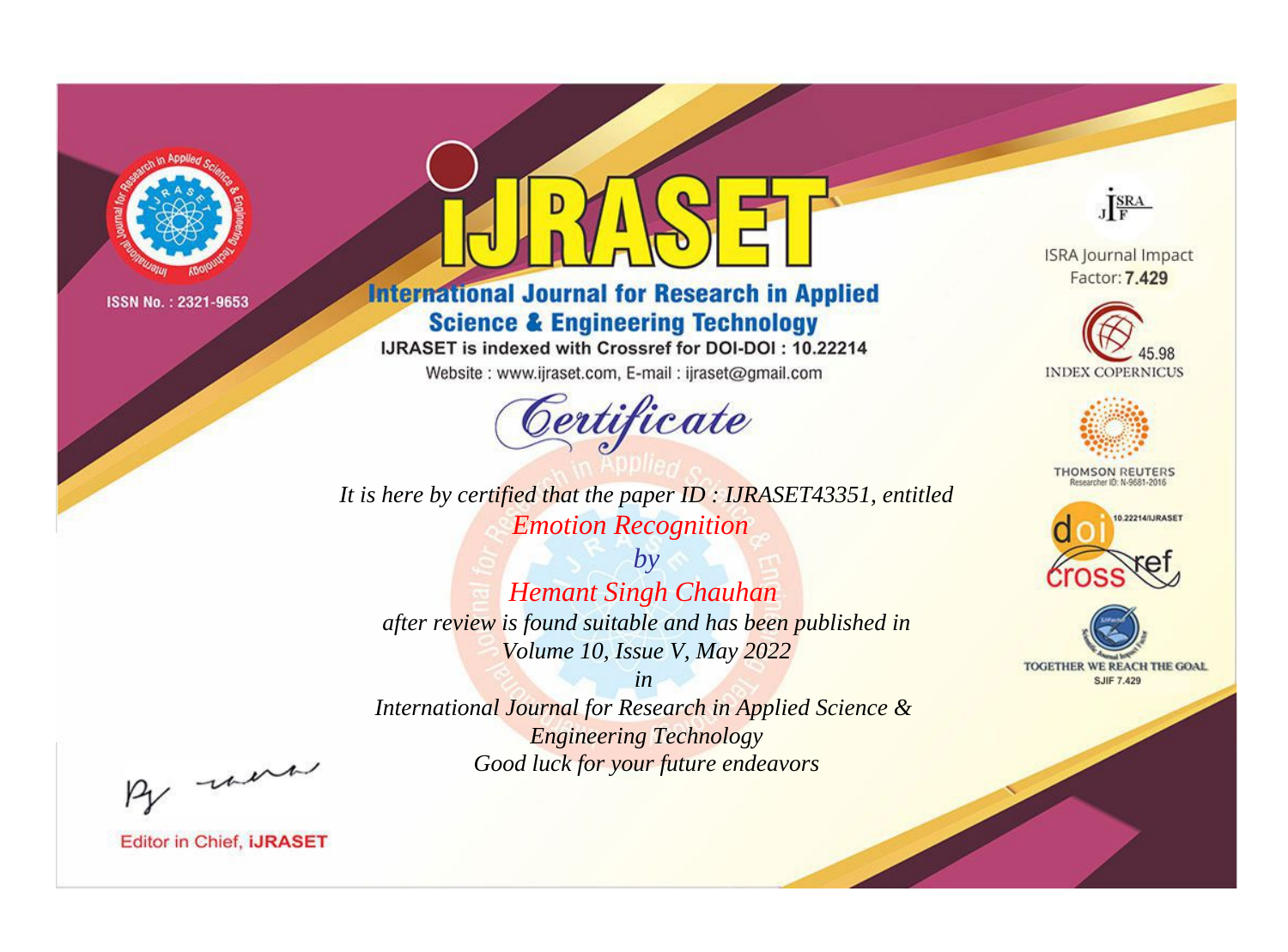

# **International Journal for Research in Applied Science & Engineering Technology**

IJRASET is indexed with Crossref for DOI-DOI: 10.22214

Website: www.ijraset.com, E-mail: ijraset@gmail.com



JERA

**ISRA Journal Impact** Factor: 7.429





**THOMSON REUTERS** 



TOGETHER WE REACH THE GOAL **SJIF 7.429** 

*It is here by certified that the paper ID : IJRASET43351, entitled Emotion Recognition*

*by Abhishek Kumar Singh after review is found suitable and has been published in Volume 10, Issue V, May 2022*

*in* 

*International Journal for Research in Applied Science & Engineering Technology Good luck for your future endeavors*

By morn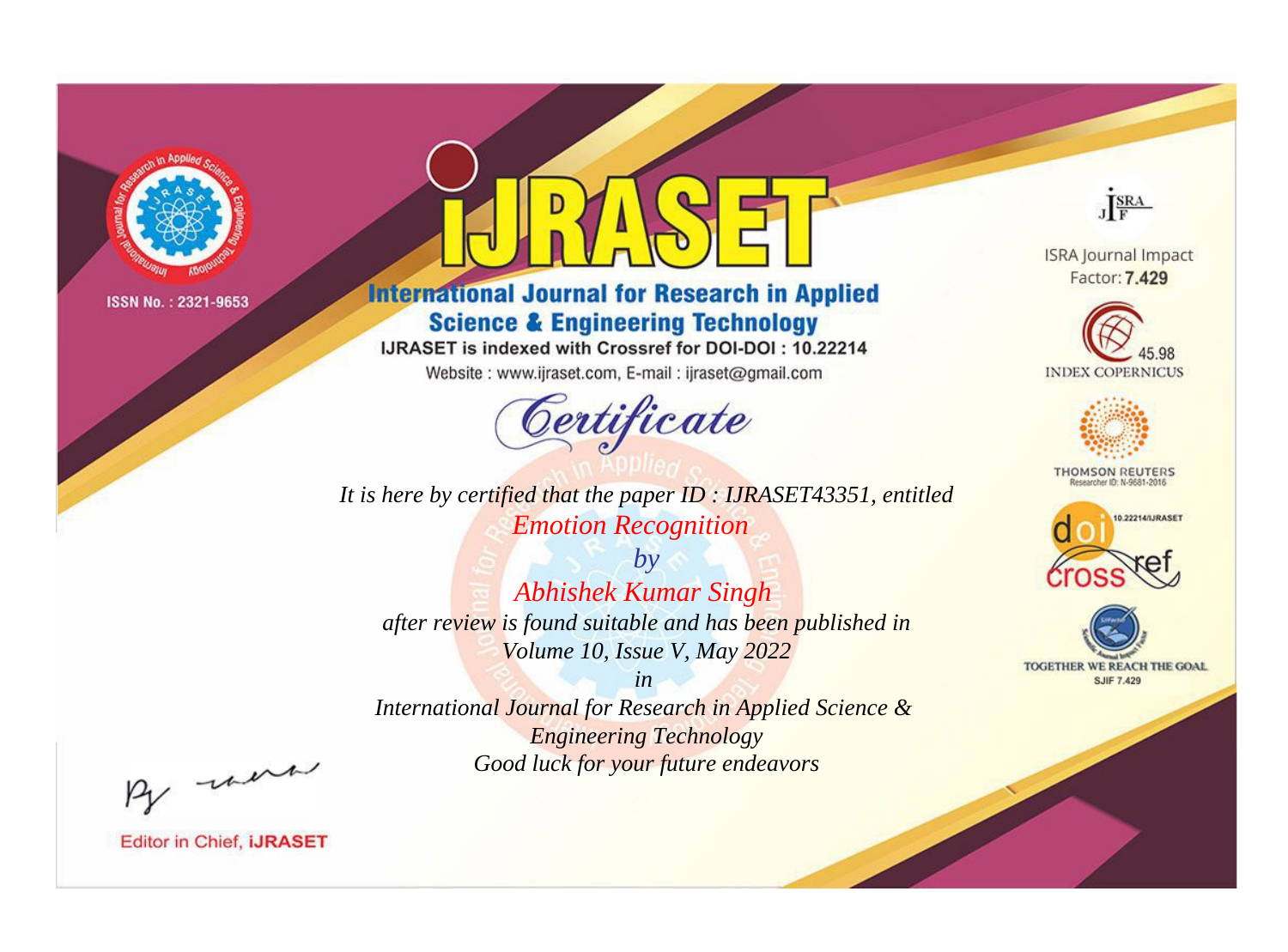

# **International Journal for Research in Applied Science & Engineering Technology**

IJRASET is indexed with Crossref for DOI-DOI: 10.22214

Website: www.ijraset.com, E-mail: ijraset@gmail.com



*It is here by certified that the paper ID : IJRASET43351, entitled Emotion Recognition*

*by Albasit Khan after review is found suitable and has been published in Volume 10, Issue V, May 2022*

*in International Journal for Research in Applied Science & Engineering Technology Good luck for your future endeavors*



**ISRA Journal Impact** Factor: 7.429





**THOMSON REUTERS** 





By morn